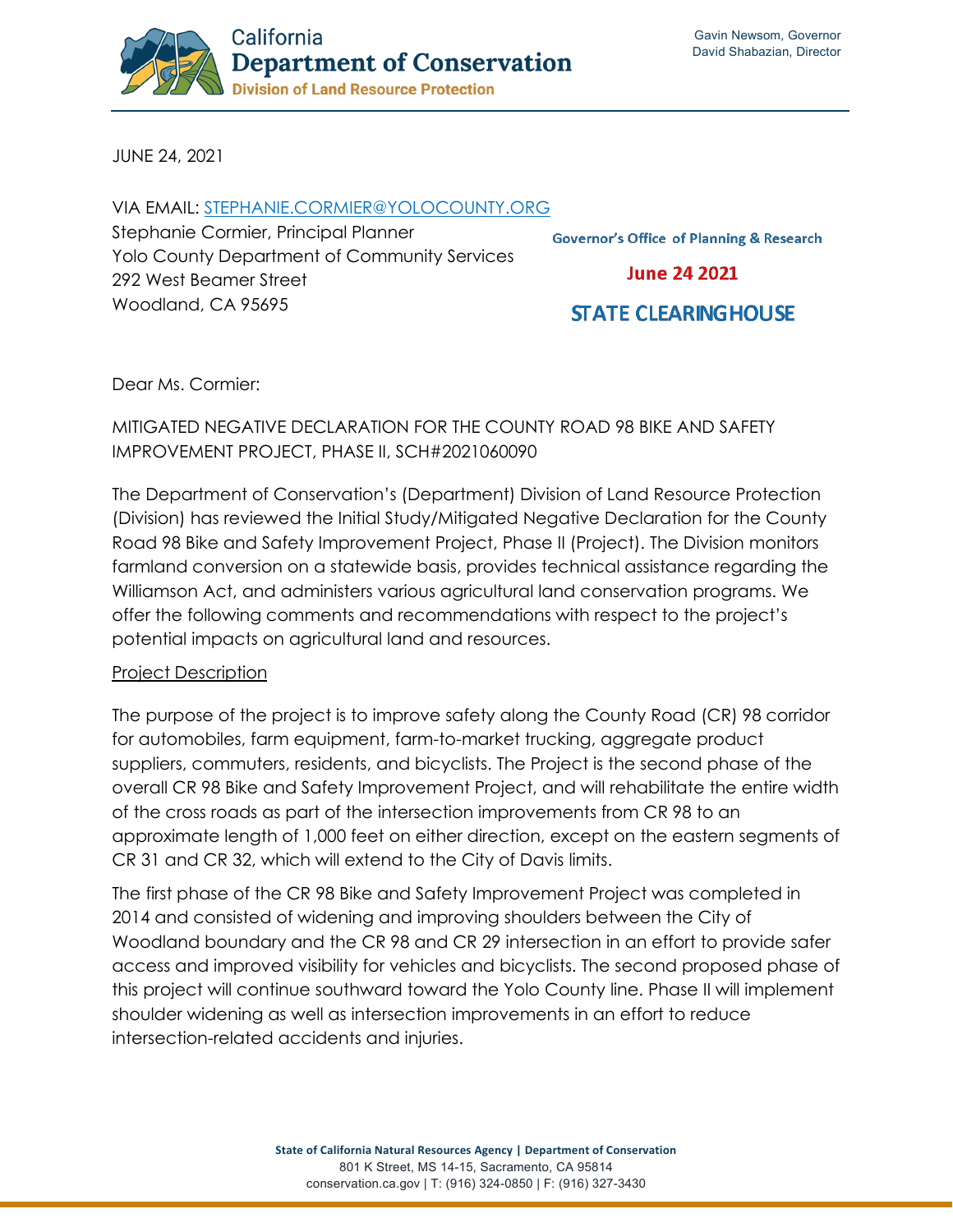The project site currently contains Prime Farmland as designated by the Department of Conservation's Farmland Mapping and Monitoring Program[.1](#page-1-0) The site also contains lands encumbered by Williamson Act contracts and/or Agricultural Easements.

### Department Comments

Although conversion of agricultural land is often an unavoidable impact under CEQA analysis, feasible alternatives and/or feasible mitigation measures must be considered. In some cases, the argument is made that mitigation cannot reduce impacts to below the level of significance because agricultural land will still be converted by the project, and therefore, mitigation is not required. However, reduction to a level below significance is not a criterion for mitigation under CEQA. Rather, the criterion is feasible mitigation that lessens a project's impacts. As stated in CEQA statue, mitigation may also include, "Compensating for the impact by replacing or providing substitute resources or environments, including through permanent protection of such resources in the form of conservation easements."[2](#page-1-1)

The conversion of agricultural land represents a permanent reduction in the State's agricultural land resources. As such, the Department advises the use of permanent agricultural conservation easements on land of at least equal quality and size as partial compensation for the loss of agricultural land. Conservation easements are an available mitigation tool and considered a standard practice in many areas of the State. The Department highlights conservation easements because of their acceptance and use by lead agencies as an appropriate mitigation measure under CEQA and because it follows an established rationale similar to that of wildlife habitat mitigation.

Mitigation via agricultural conservation easements can be implemented by at least two alternative approaches: the outright purchase of easements or the donation of mitigation fees to a local, regional, or statewide organization or agency whose purpose includes the acquisition and stewardship of agricultural conservation easements. The conversion of agricultural land should be deemed an impact of at least regional significance. Hence, the search for replacement lands should not be limited strictly to lands within the project's surrounding area.

Of course, the use of conservation easements is only one form of mitigation that should be considered. Any other feasible mitigation measures should also be considered.

<span id="page-1-0"></span><sup>1</sup> California Department of Conservation, Division of Land Resource Protection, Farmland Mapping and Monitoring Program,<https://maps.conservation.ca.gov/DLRP/CIFF/>

<span id="page-1-1"></span><sup>2</sup> Public Resources Code Section 15370, Association of Environmental Professionals, 2020 CEQA, California Environmental Quality Act, Statute & Guidelines, page 284, [https://www.califaep.org/docs/2020\\_ceqa\\_book.pdf](https://www.califaep.org/docs/2020_ceqa_book.pdf)